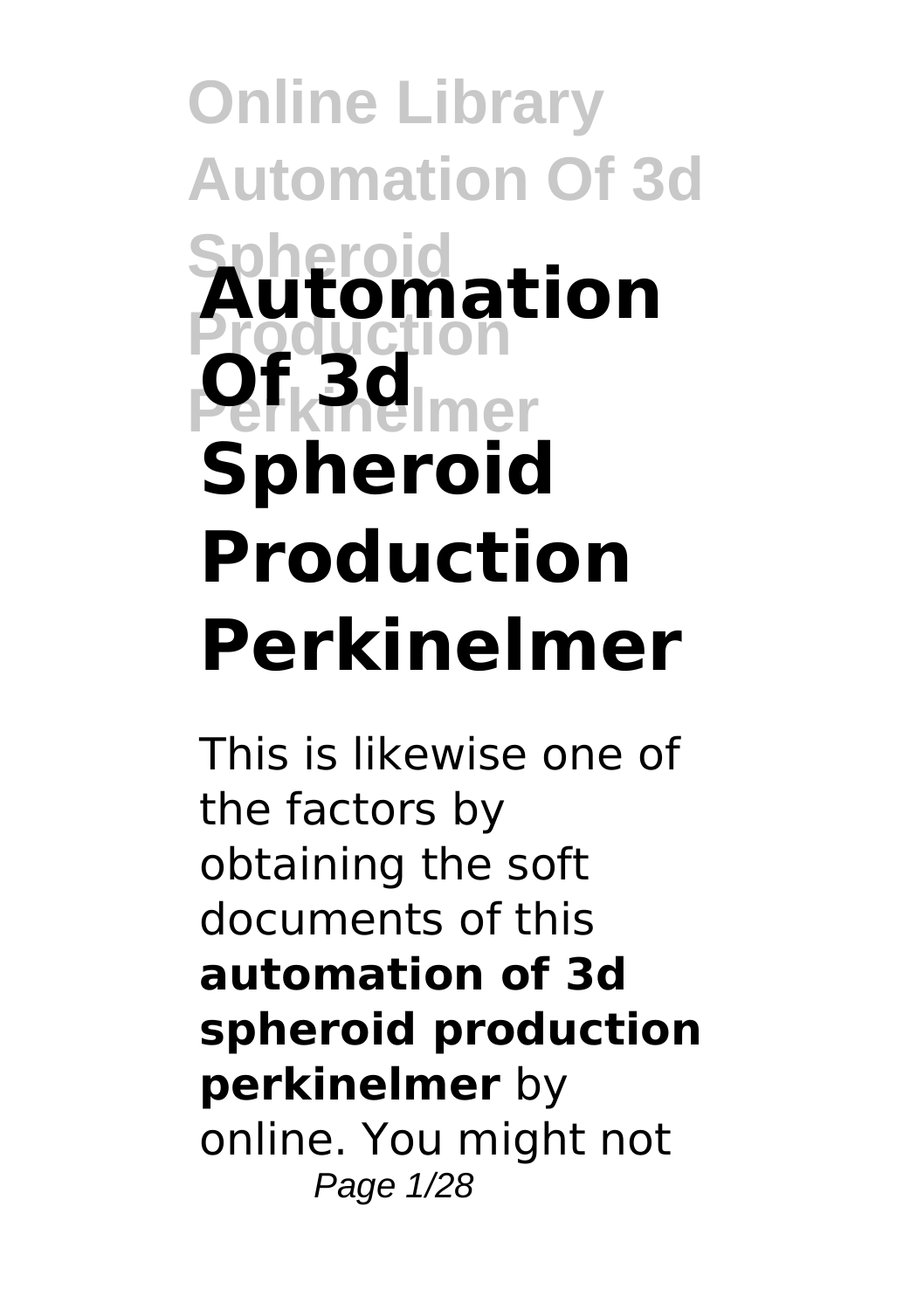**Online Library Automation Of 3d Sequire more times to** spend to go to the **POOKS COMMERICEME**<br>as well as search for books commencement them. In some cases, you likewise accomplish not discover the declaration automation of 3d spheroid production perkinelmer that you are looking for. It will categorically squander the time.

However below, like you visit this web page,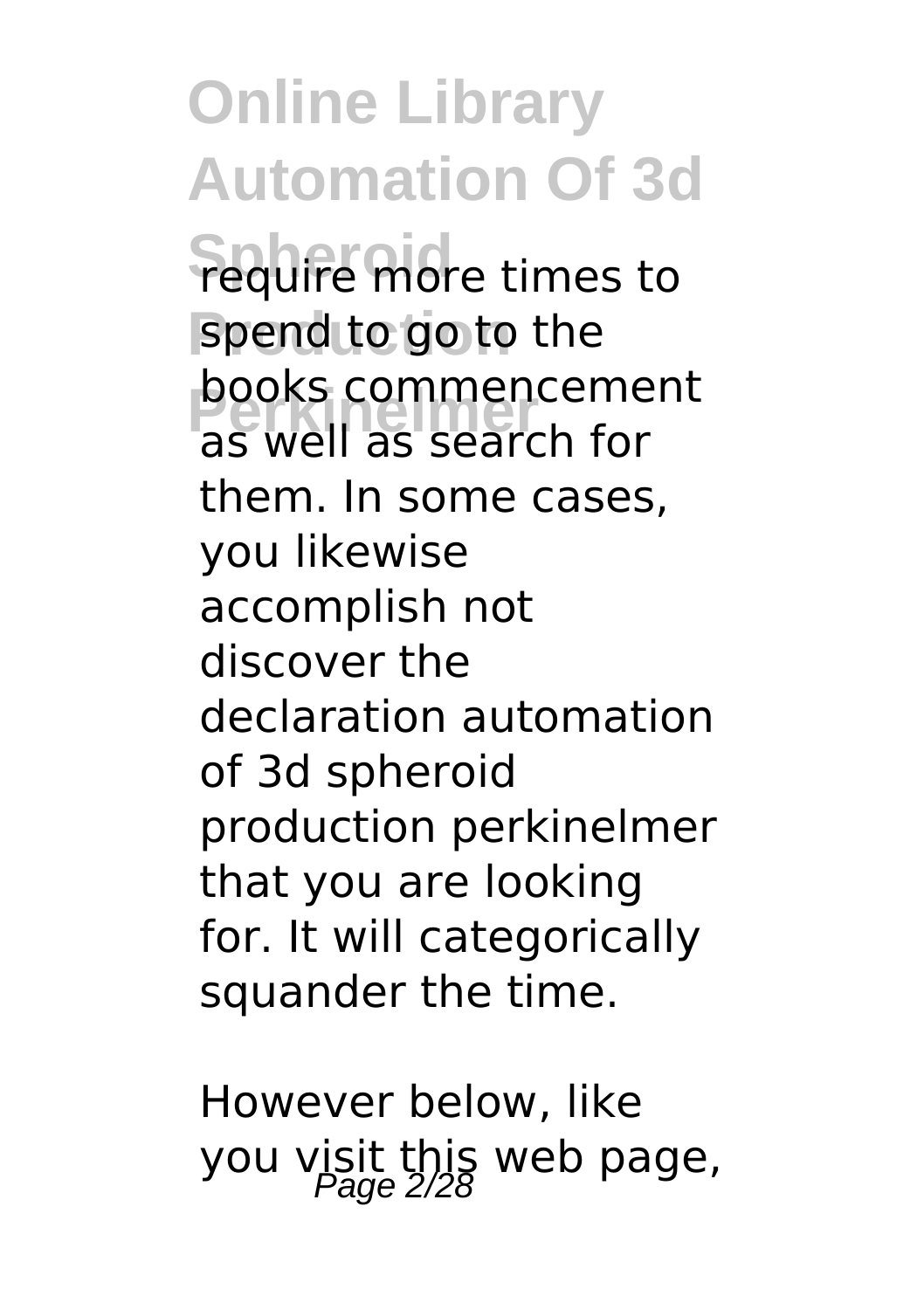**Online Library Automation Of 3d Ft will be consequently Production** totally simple to **Perkinelmer** download guide acquire as with ease as automation of 3d spheroid production perkinelmer

It will not admit many get older as we accustom before. You can pull off it though sham something else at house and even in your workplace. in view of that easy! So, are you question? Just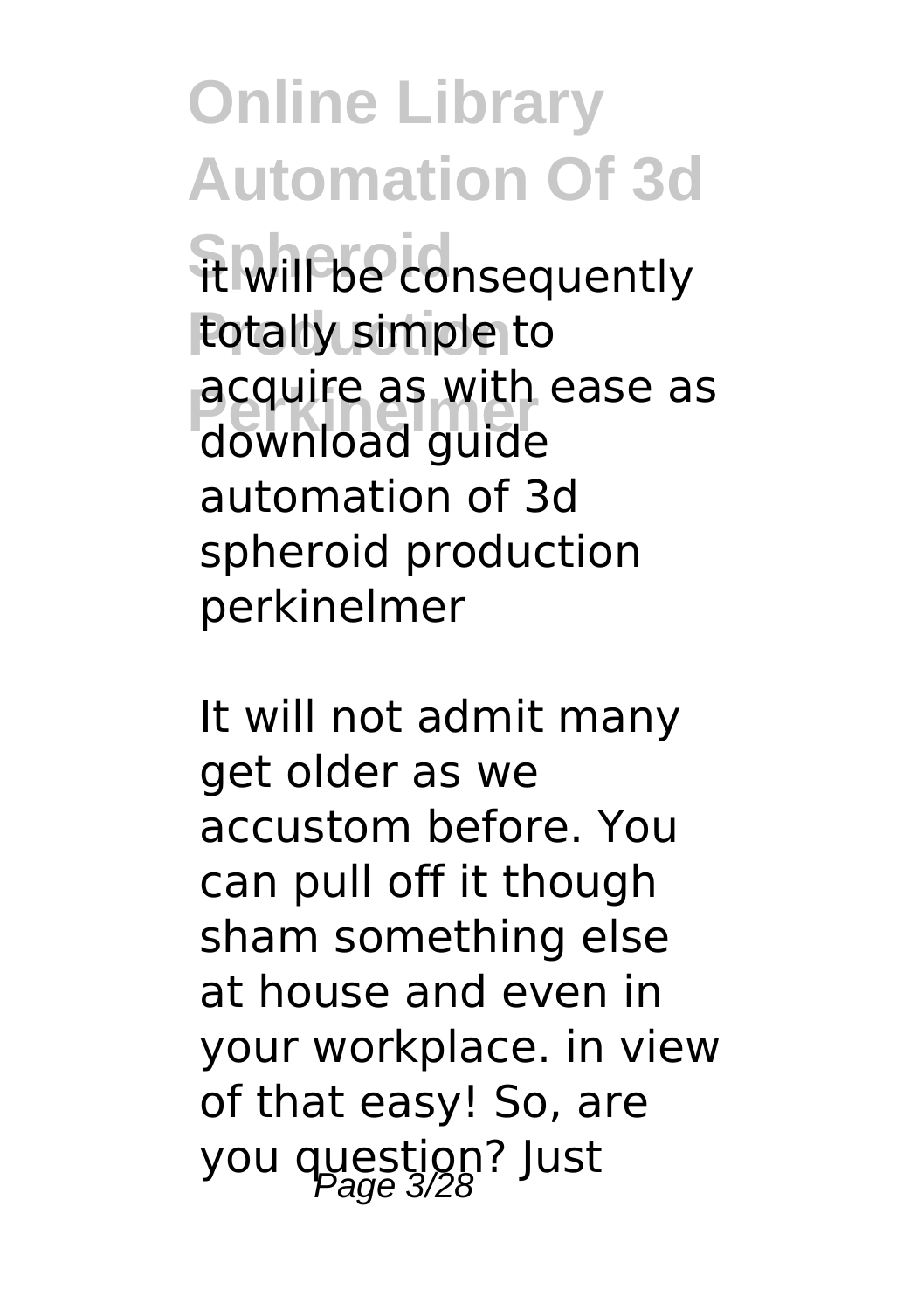**Online Library Automation Of 3d Spherise** just what we pay for below as **Perkinelmer automation of 3d** skillfully as review **spheroid production perkinelmer** what you like to read!

Free ebooks are available on every different subject you can think of in both fiction and non-fiction. There are free ebooks available for adults and kids, and even those tween and teenage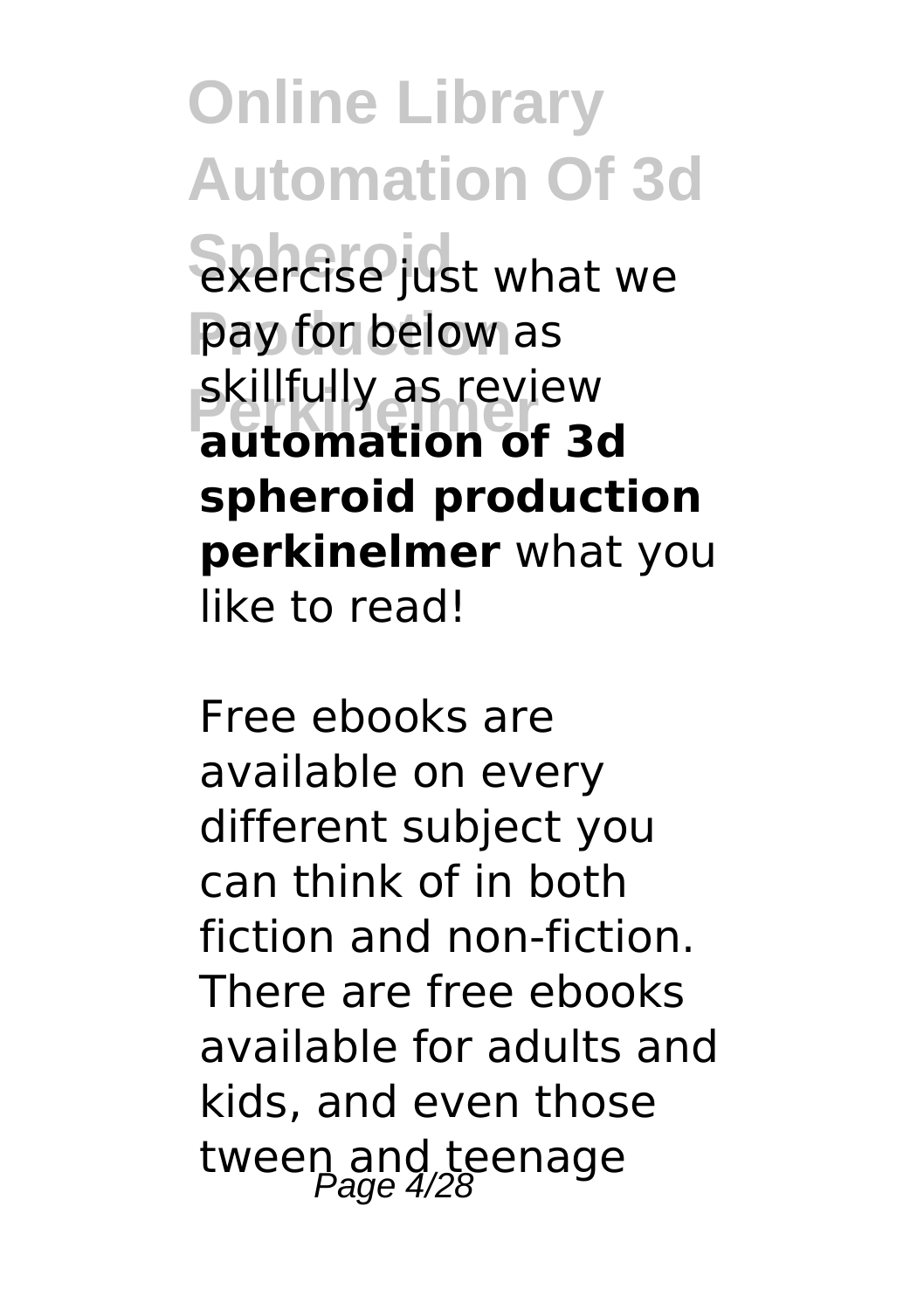**Online Library Automation Of 3d**

**Feaders. If you love to** read but hate spending **Perkinelmer** this is just what you're money on books, then looking for.

## **Automation Of 3d Spheroid Production**

Automation Maintains Spheroid Reproducibility and Increases Process Efficiency Compared to manual seeding and handling, automating 3D spheroid formation, continuous culture, and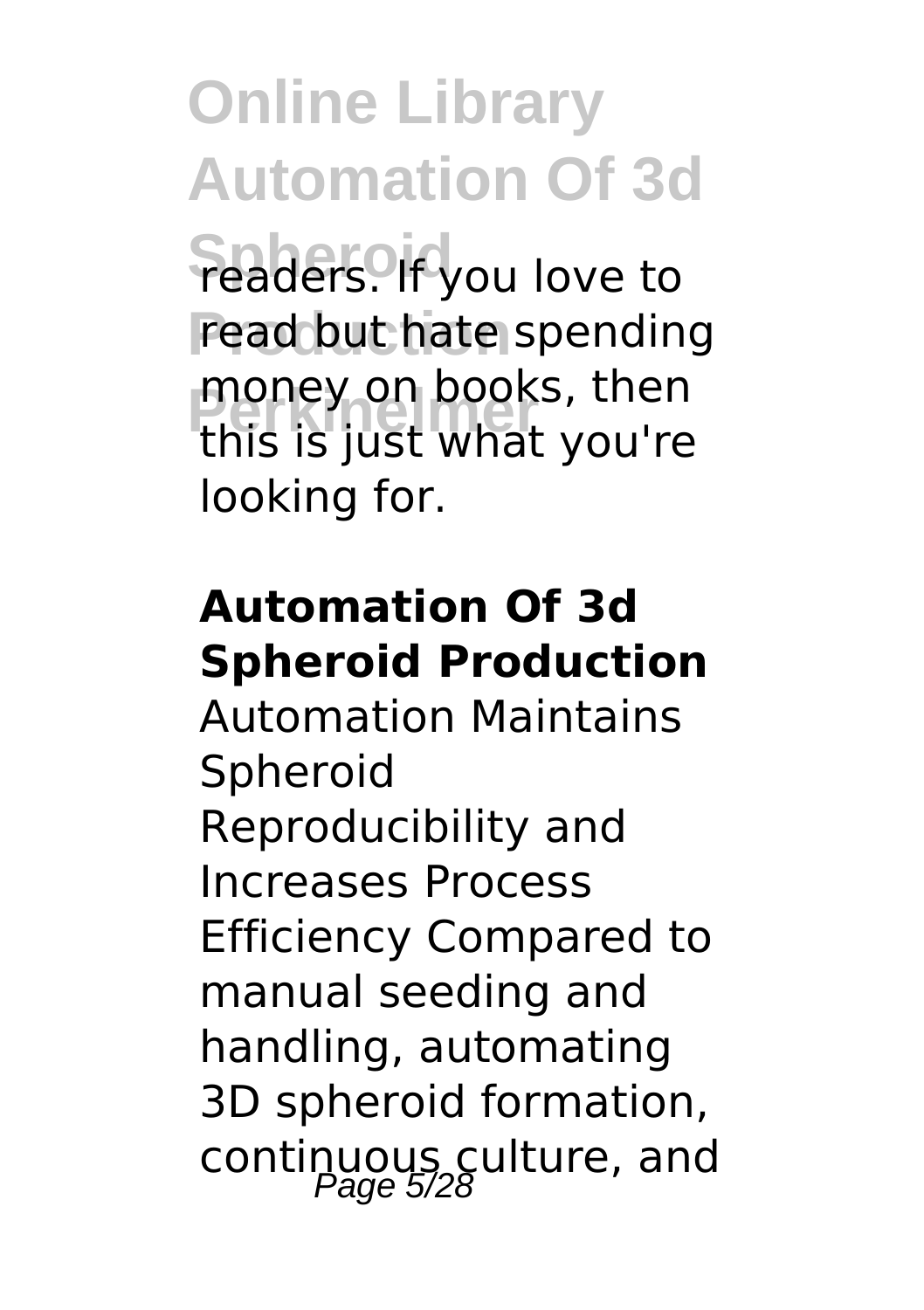**Online Library Automation Of 3d** imaging processes results in comparable **Performation**<br>
microtissue formation cell seeding accuracy, efficiency, and size uniformity while minimizing hands-on time

#### **Automation of 3D Spheroid Production - PerkinElmer**

This application note demonstrates a standardized, cost effective and automated means of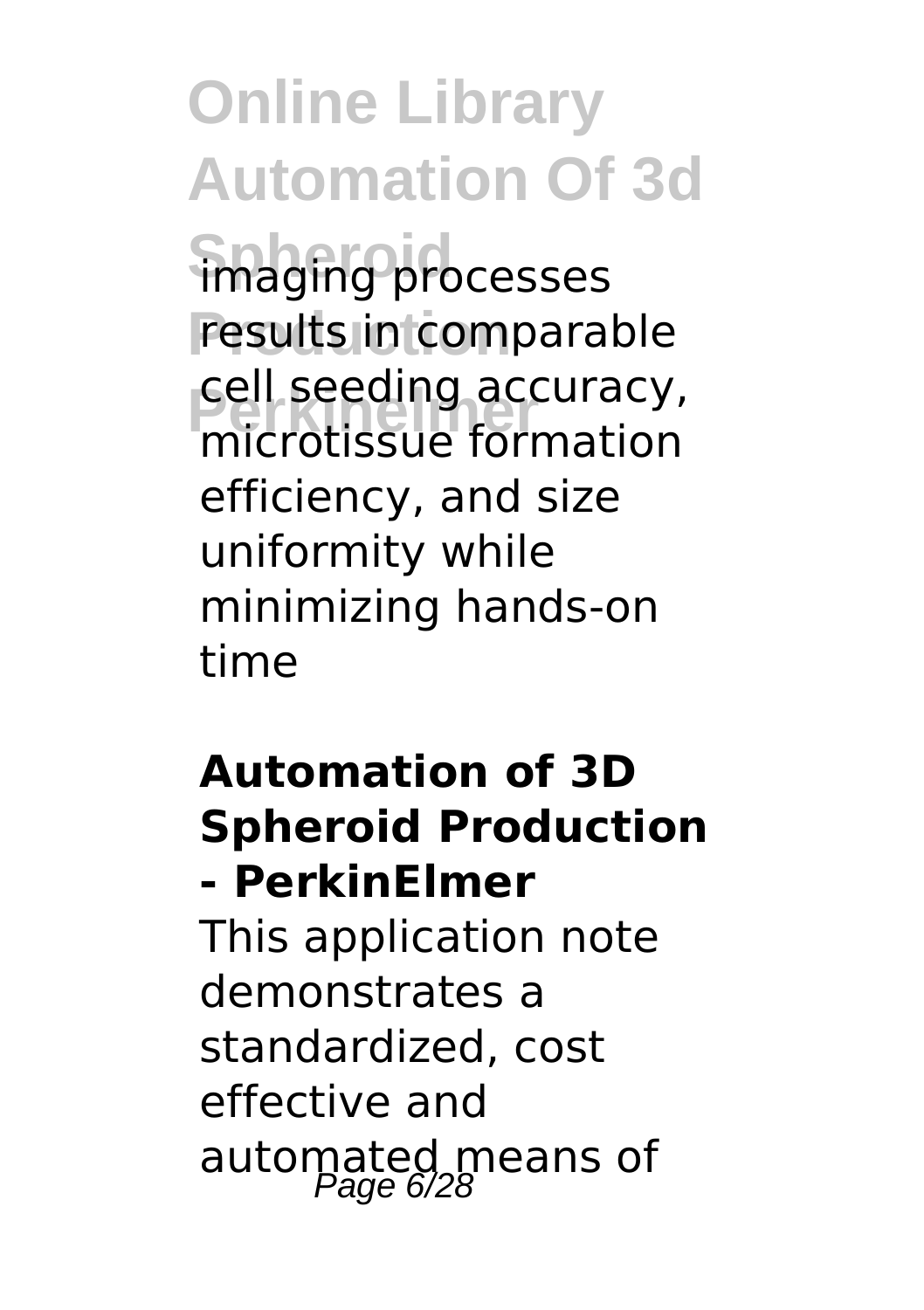**Online Library Automation Of 3d Spoducing and Production** characterizing 3D **Spheroid microtissues,**<br>Using the **InSphero** using the InSphero GravityPLUS™ Hanging Drop System and the Zephyr® G3 automated workstation to automate the liquid handling steps involved in microtissue seeding and transfer to the GravityTRAP™ Plate for long-term culture and imaging

# Automation of 3D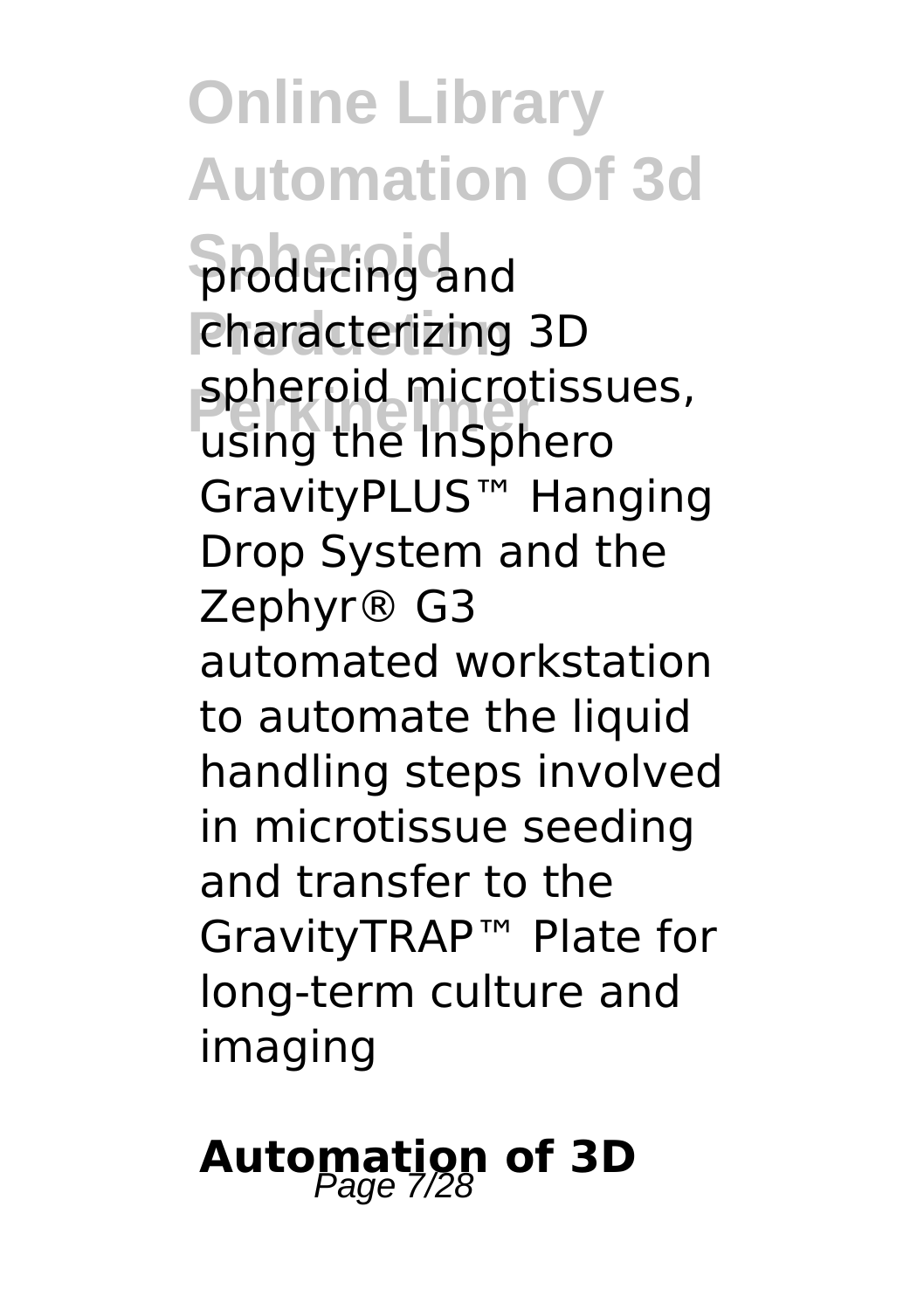**Online Library Automation Of 3d Spheroid Spheroid Production Production, Cell Pulture and ...**<br>NOTE: The spheroid **Culture and ...** formation protocol is easily adapted to quantify anchorageindependent growth and anoikis resistance in a variety of cell types. Seeding cells for anoikis assay (Figure 6) Follow instructions for spheroid production in section 1.4 but use a minimum of 30 mg/mL methyl cellulose to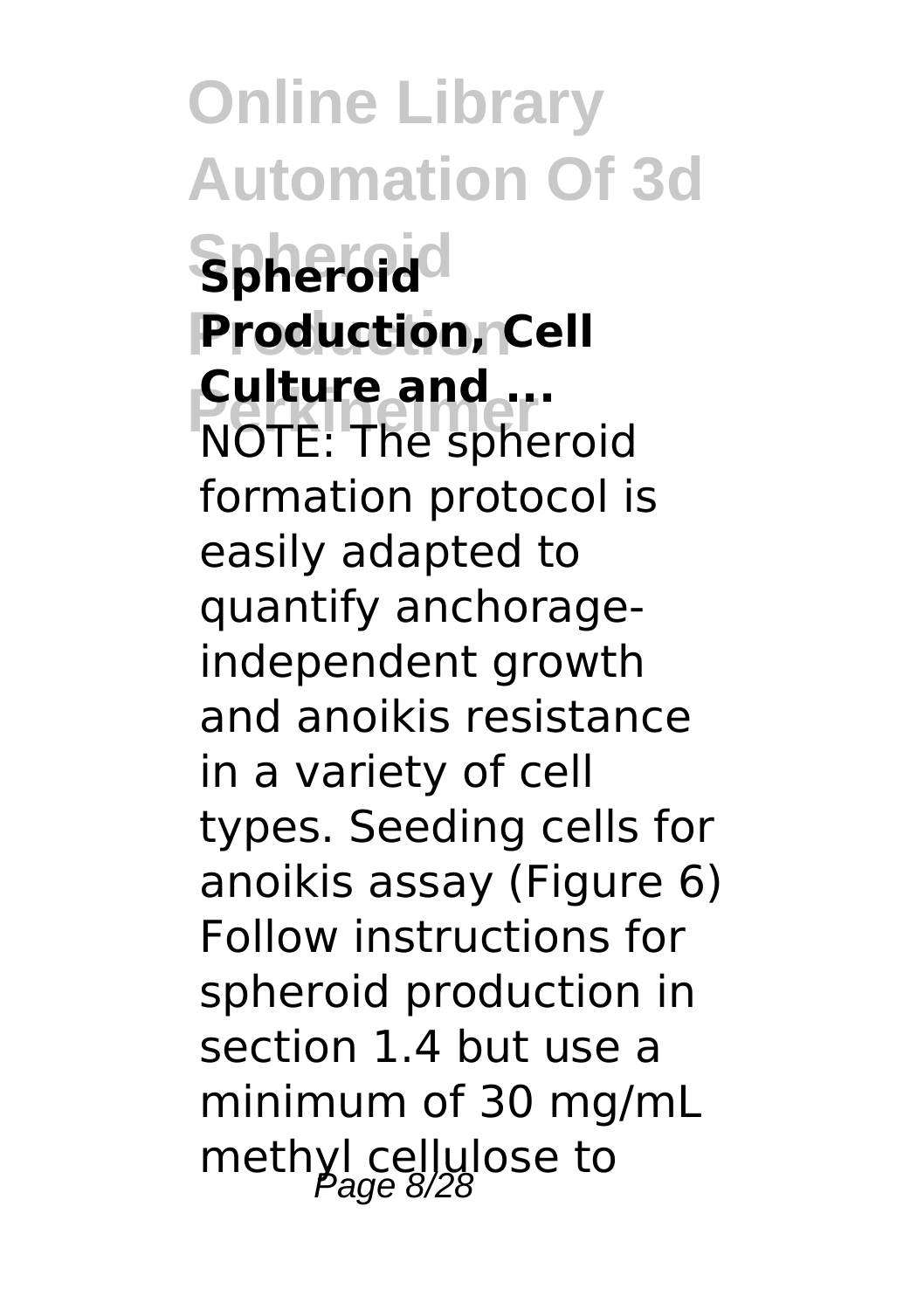**Online Library Automation Of 3d Spheroid** prepare spheroid formation medium.

# **Perkinelmer An Efficient and Flexible Cell Aggregation Method for 3D ...**

Automated spheroid production The DOD printing platform was developed on the basis of a computerized numerical control (CNC) milling machine (Sainsmart, Lexana, Kansas, USA), supplemented with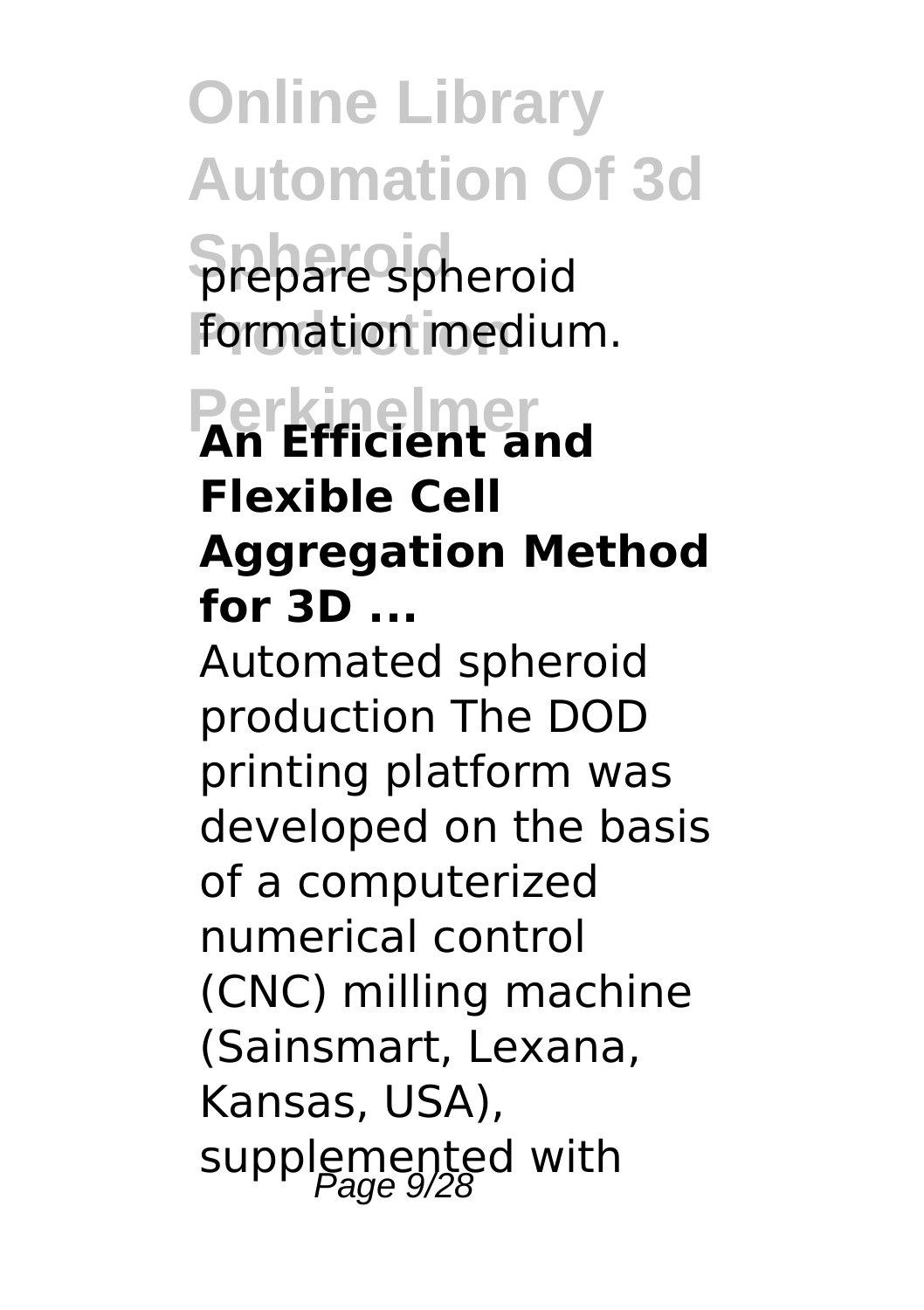**Online Library Automation Of 3d Spheroid Production**

**Automated spheroid**<br> **Reparation**<br> **Arua generation, drug application and ...** Figure 1 shows the overall spheroid migration assay protocol. Neuroblast migration was studied by embedding the spheroids in Matrigel, which was previously reported to support SVZ cell migration in vitro (Azzarelli et al., 2017; Dizon et al.,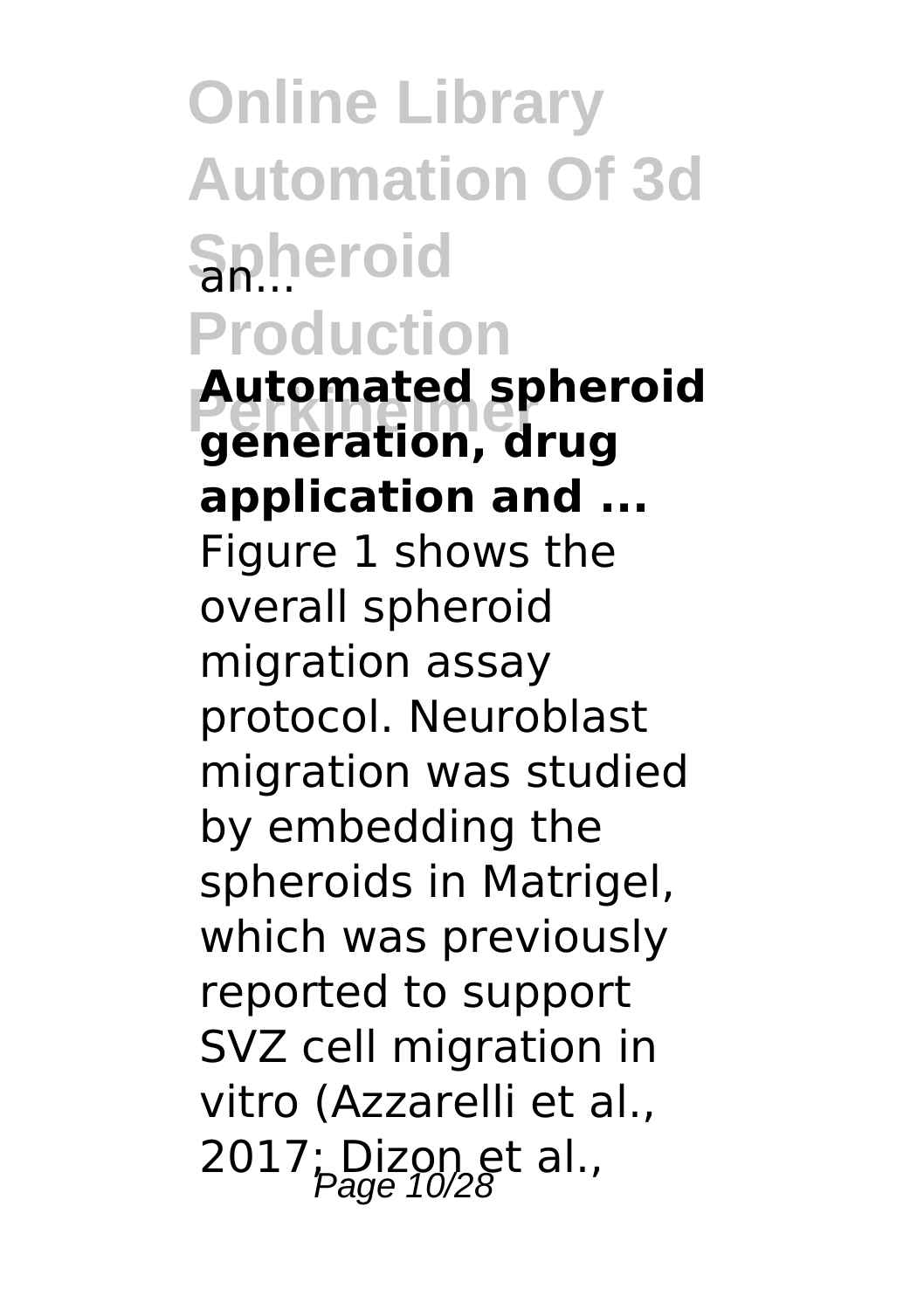**Online Library Automation Of 3d Spheroid** 2006) (Supplemental **Results).Images of the Perkinelmer** 24, and 48 h using an spheroid we taken at 2, IN Cell Analyzer 6000 high-content image capture and analysis ...

# **A Semi-automated and Scalable 3D Spheroid Assay to Study ...**

Production of Uniform 3D Microtumors in Hydrogel Microwell Arrays for Measurement of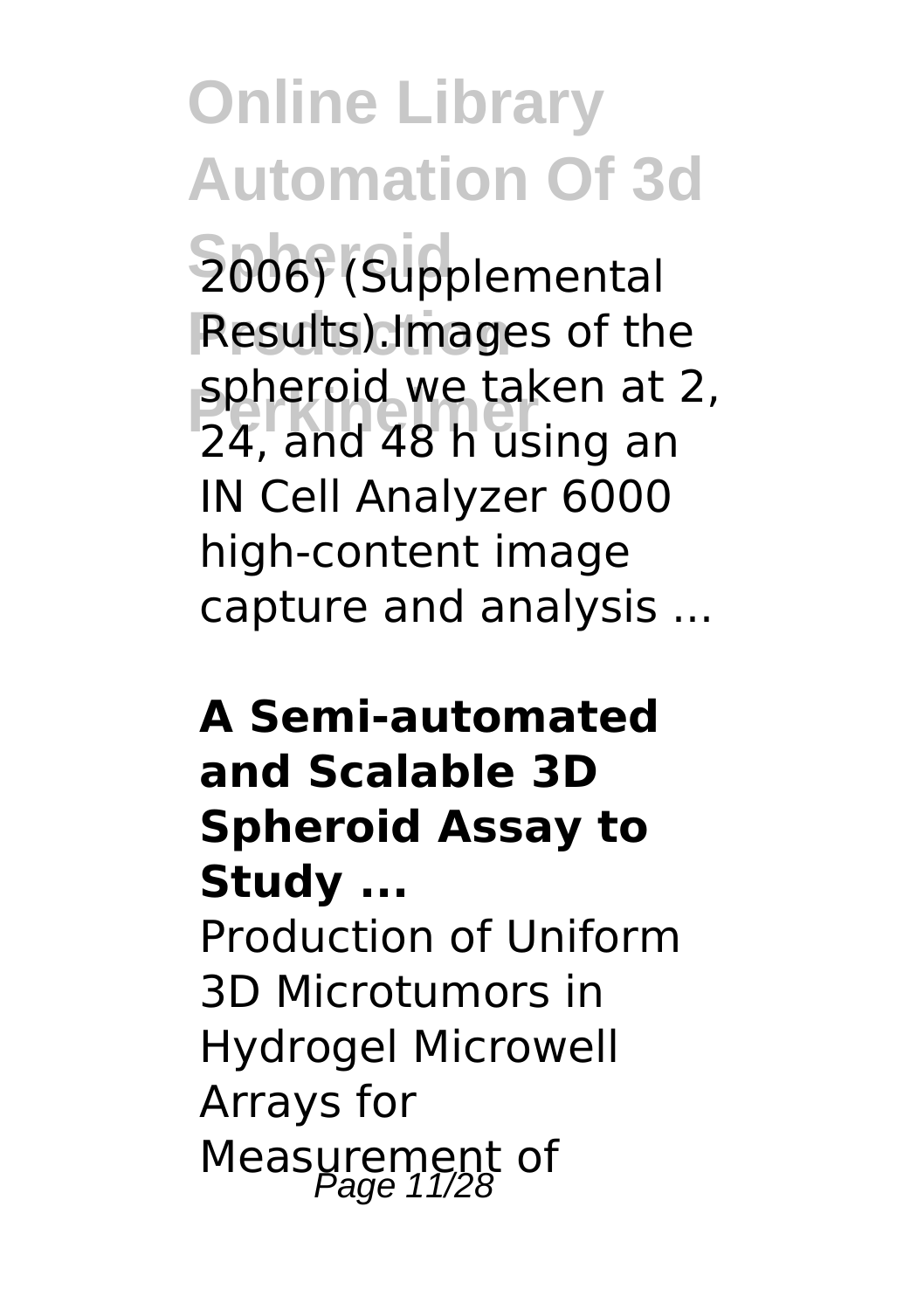**Online Library Automation Of 3d**  $\widehat{\mathsf{V}}$ lability, Morphology, and Signaling Pathway **Perkinelmer** Close DA, Mukundan S, Activation. Singh M, Johnston PA, Sant S. Singh M, et al. Assay Drug Dev Technol. 2015 Nov;13(9):570-83. doi: 10.1089/adt.2015.662.

#### **The Production of 3D Tumor Spheroids for Cancer Drug ...**

The instrument was used to kinetically monitor 3D tumoroid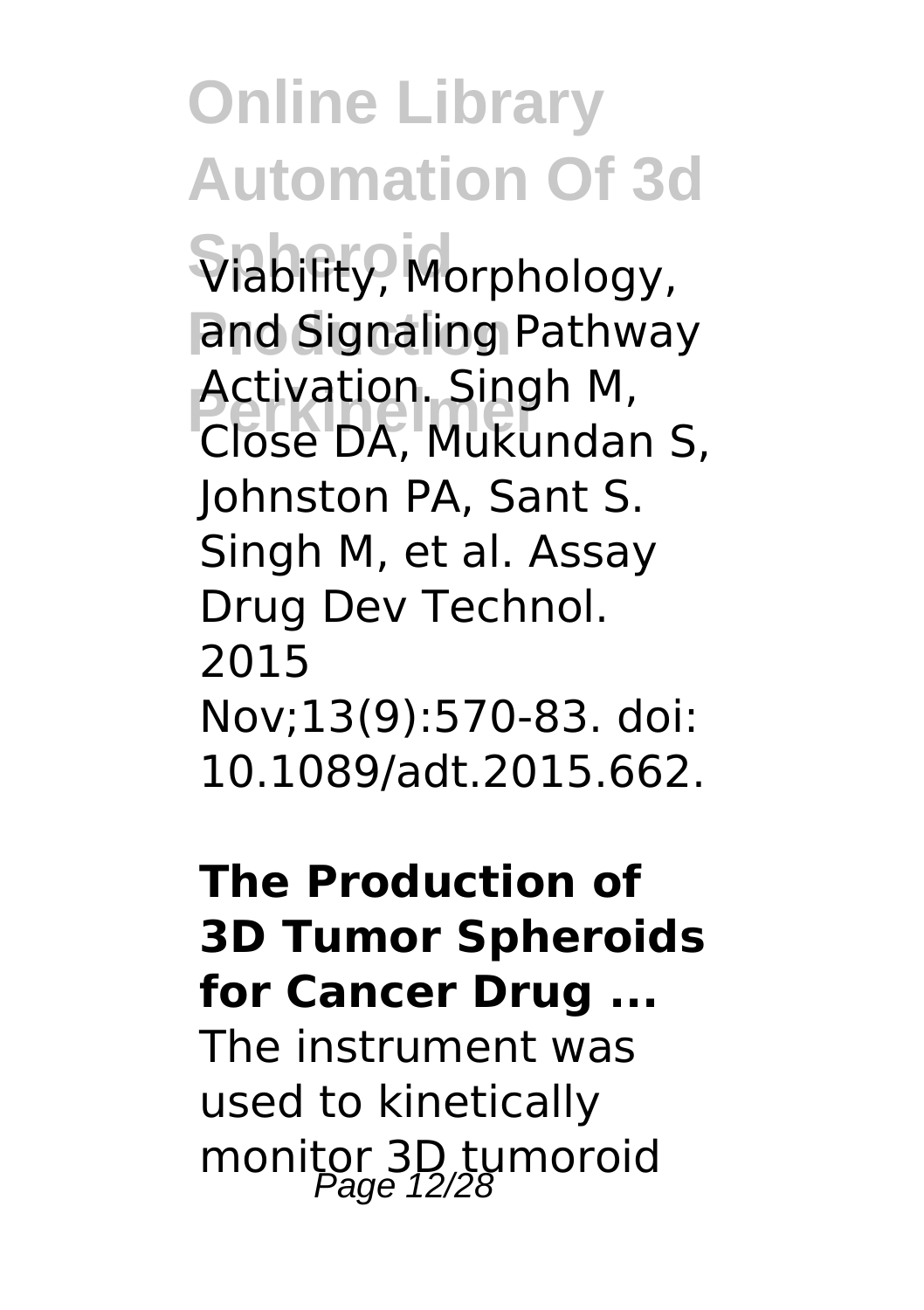**Online Library Automation Of 3d Sctivity over the Production** incubation period. **Propon™ 8 Automated**<br>Proubator The RioSpa Incubator. The BioSpa 8 Automated Incubator links BioTek readers or imagers together with washers and dispensers for full workflow automation of up to eight microplates.

**3D Spheroid-Based Tumor Invasion Assay | July 16, 2018** Automation Provides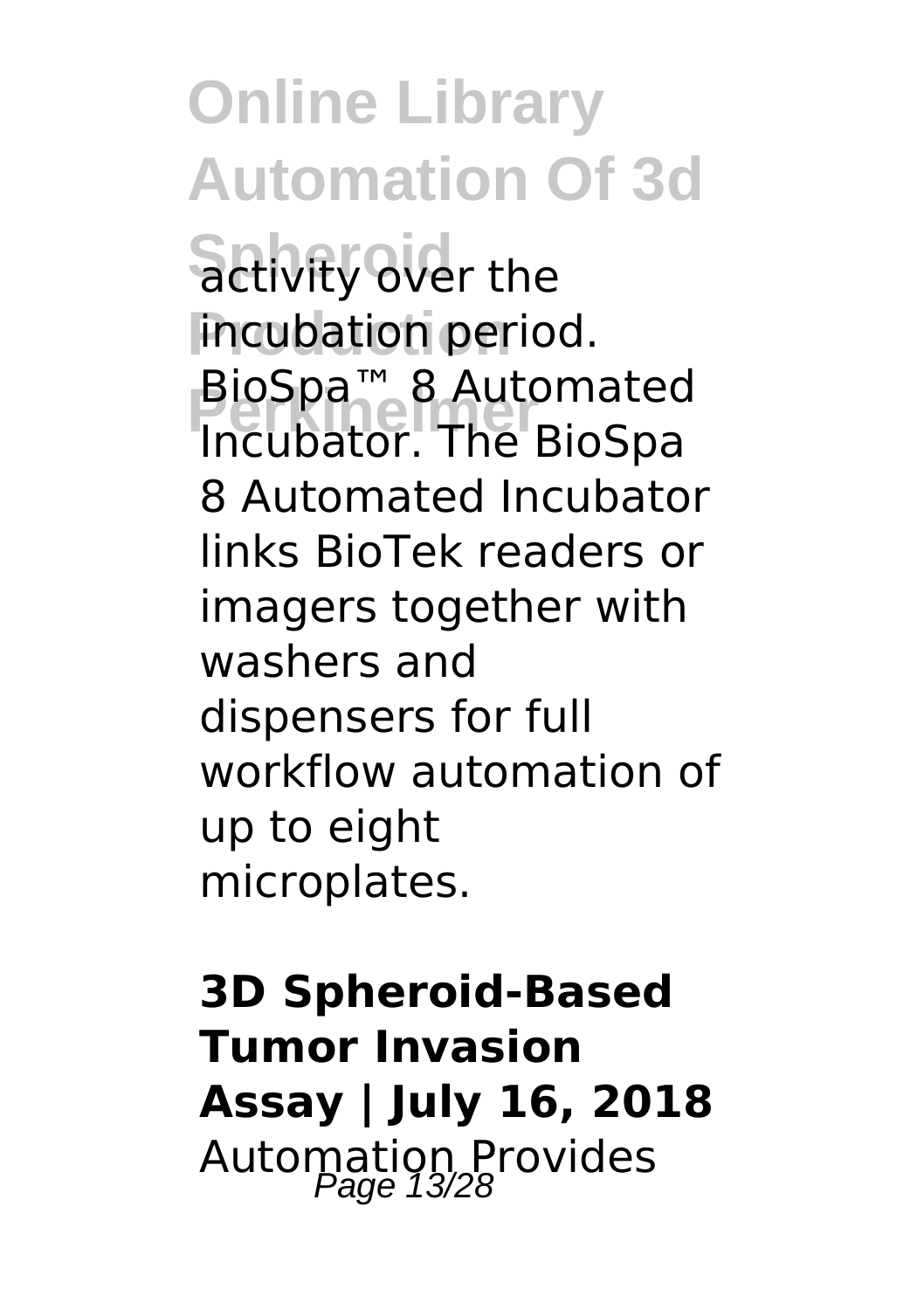**Online Library Automation Of 3d The Necessary High Production** Throughput. A recent **Perkinelmer** Beckman Coulter and webinar presented by 3D Biomatrix, " Automated 3D Cell Culture and Screening by Imaging and Flow Cytometry ," demonstrated the ability to automate 3D plating, culture and compound screening with cancer spheroids and the follow up analysis.

Page 14/28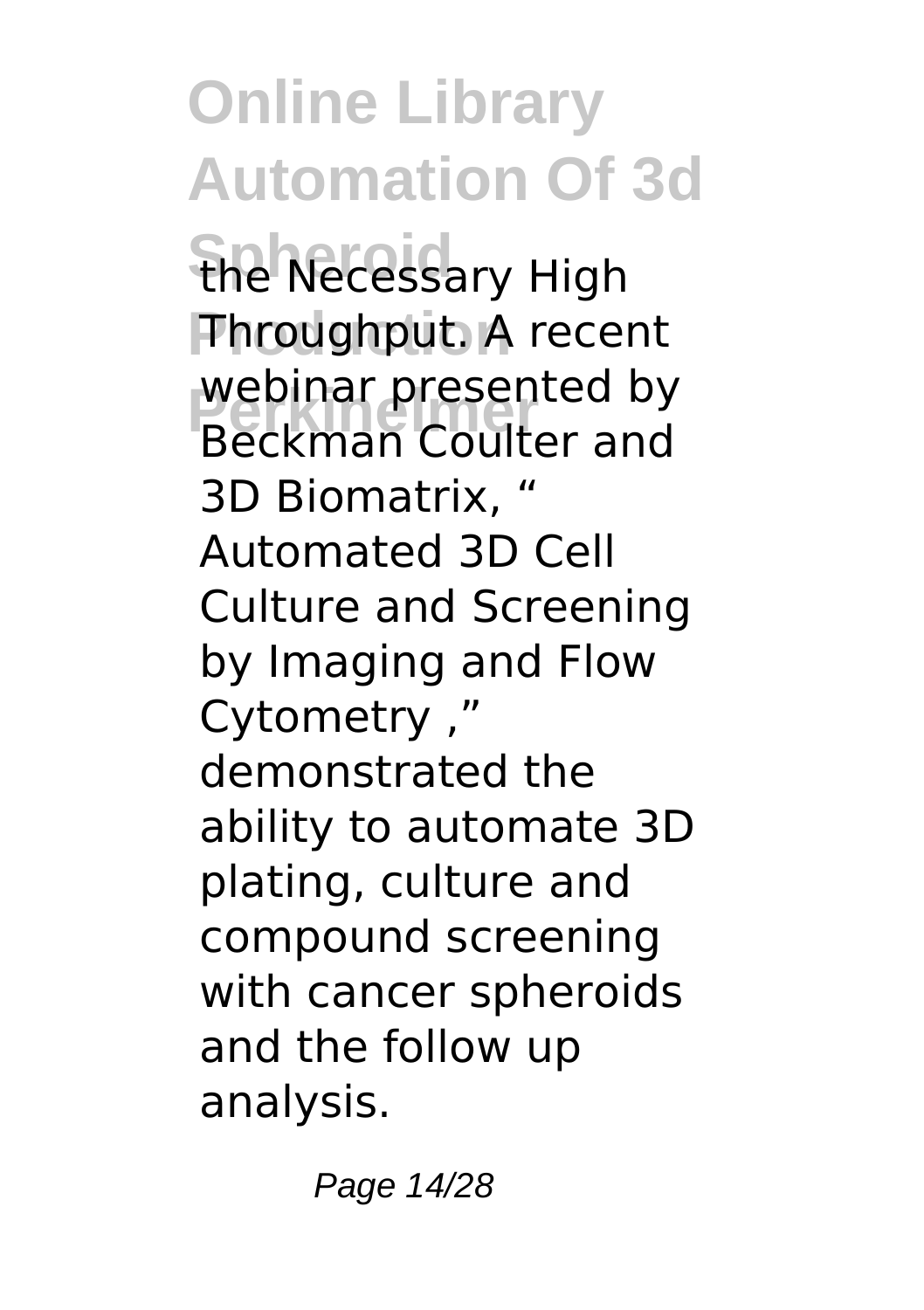**Online Library Automation Of 3d Spheroid Enabling High Production Throughput 3D Cell Perkinelmer Automation ... Culture Using** Taken together, the desire to use more physiologically relevant 3D spheroid models for in vitro testing, and the need to develop lowcost, standardized, automated, scalable 3D systems are driving innovations for both the scaffold-free and scaffold-based technologies to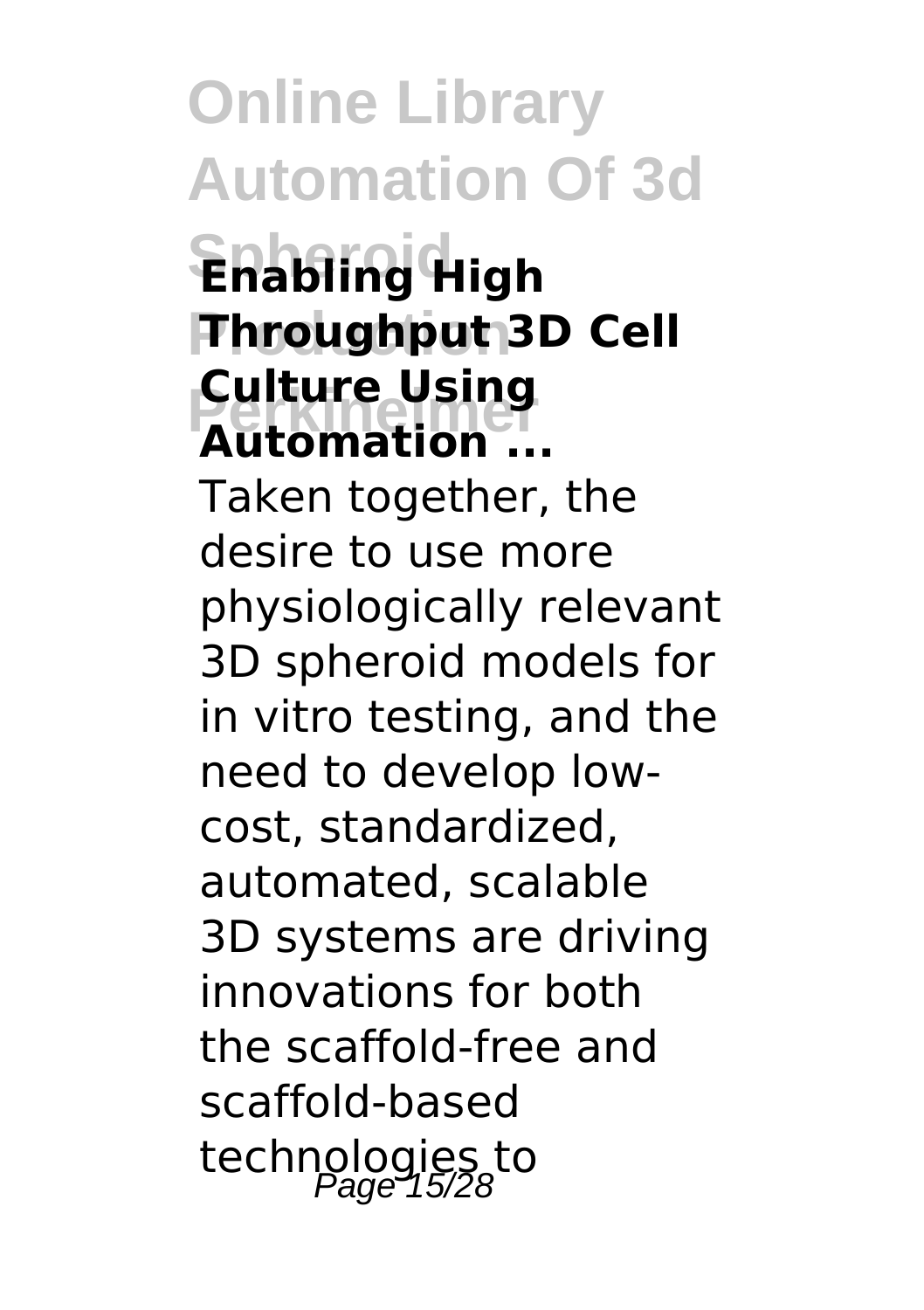**Online Library Automation Of 3d Simprove the quality,** consistency and **predictive capacity of**<br>these cultures these cultures.

#### **A New Dimension of Cell Culture: The Rise of Spheroid ...**

Promote Spheroid Formation in MCF-7 Promote Spheroid Formation in MCF-7 The generation of 3D tumor spheroids in vitro is a useful model to examine malignant cells and<br>Page 16/28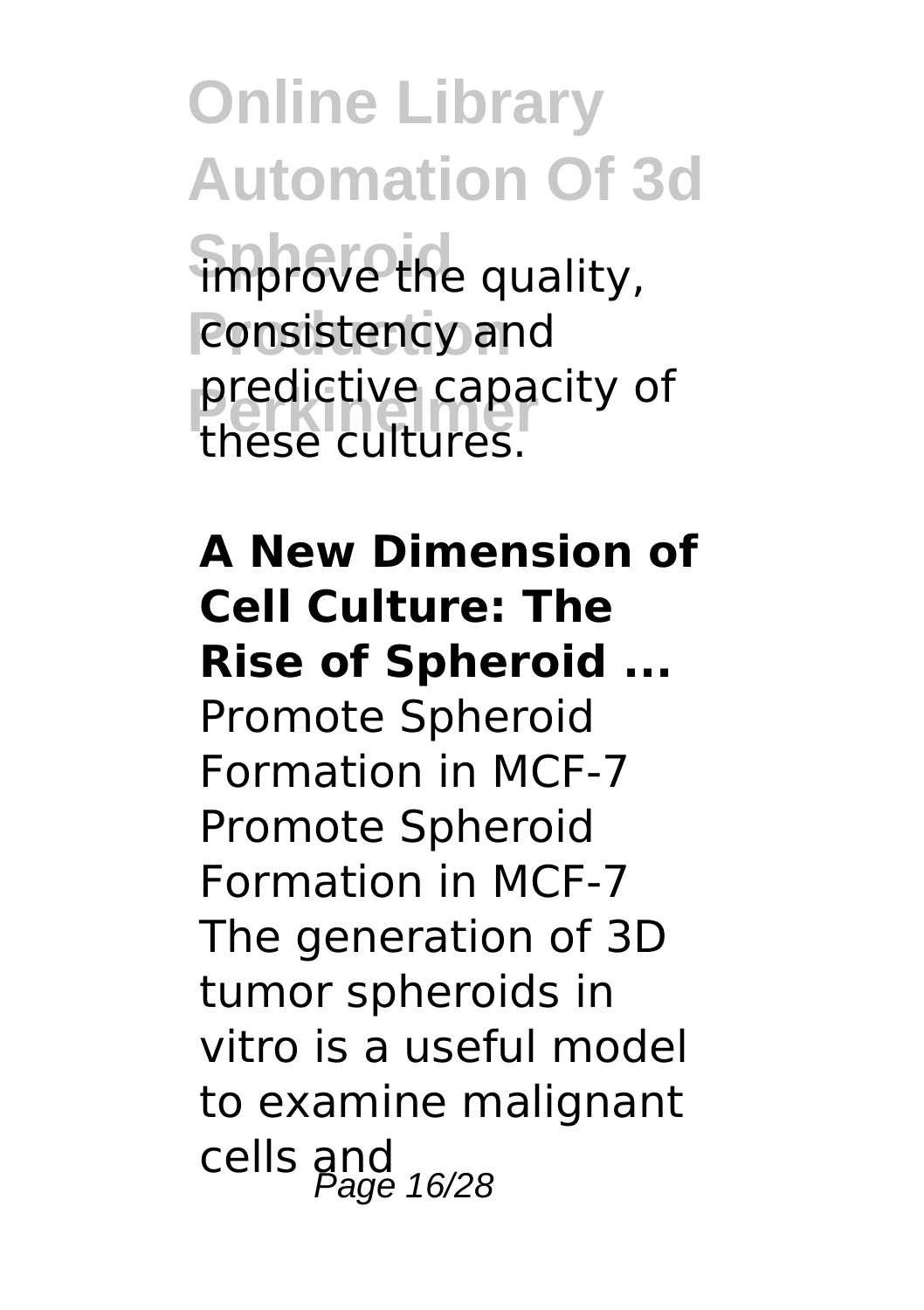**Online Library Automation Of 3d Spheroid** tumorigenesis. **Piscover how to** generate functional<br>tumor spheroids using generate functional ultra low attachment surface.

## **3D Cell Culture | 3D Cell Culture Models | Corning**

This application note describes the automated production and growth of single spheroids in ultra-low attachment (ULA) Corning 96-well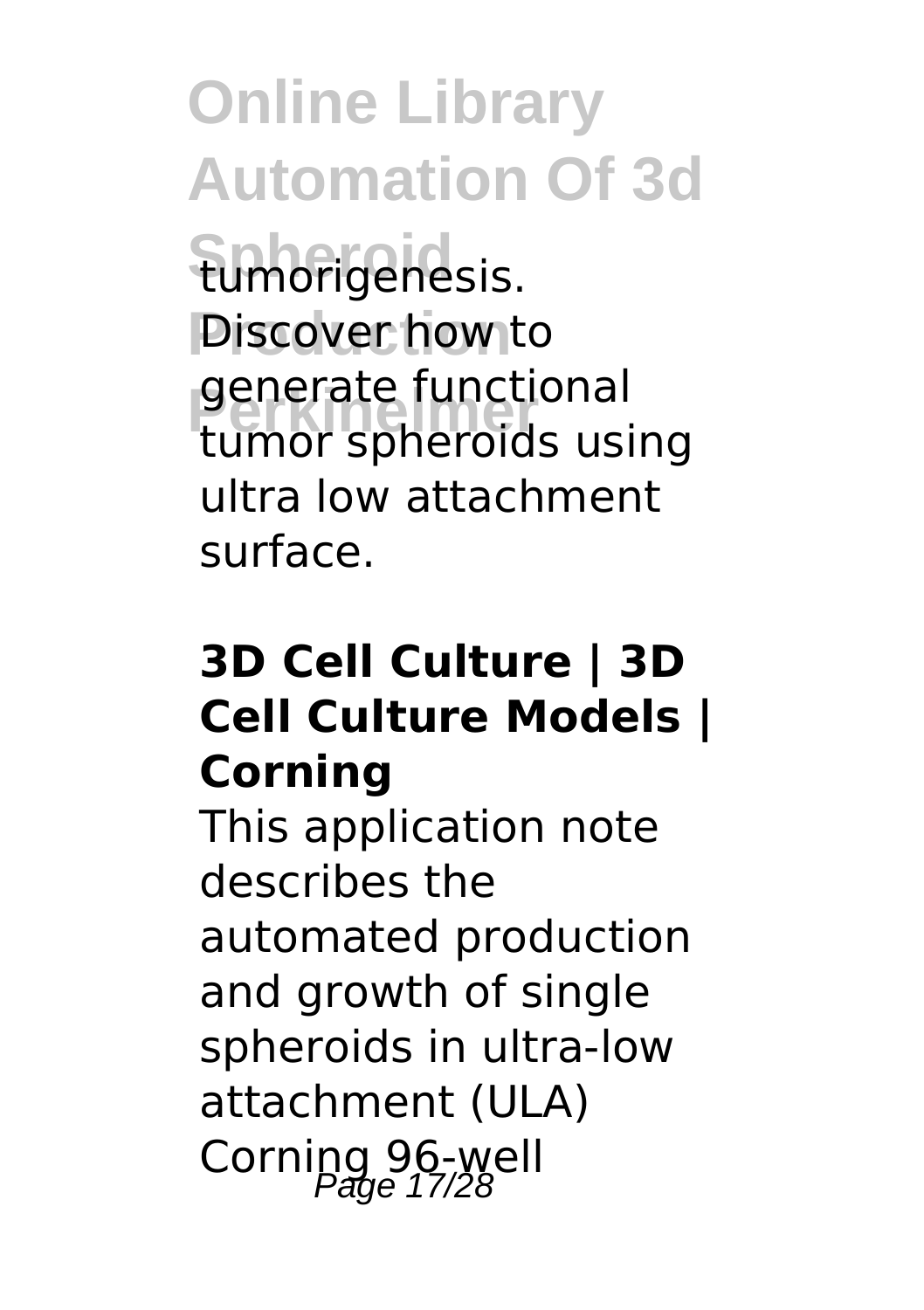**Online Library Automation Of 3d Spheroid** spheroid microplates **Production** Automation **Profission**<br>Multiple Channel Arm™ Workstation, using a (MCA) for cell seeding and medium exchange.

## **Automated 3D cell culture using Corning 96-well spheroid ...** Automation - Automation - Manufacturing applications of automation and robotics: One of the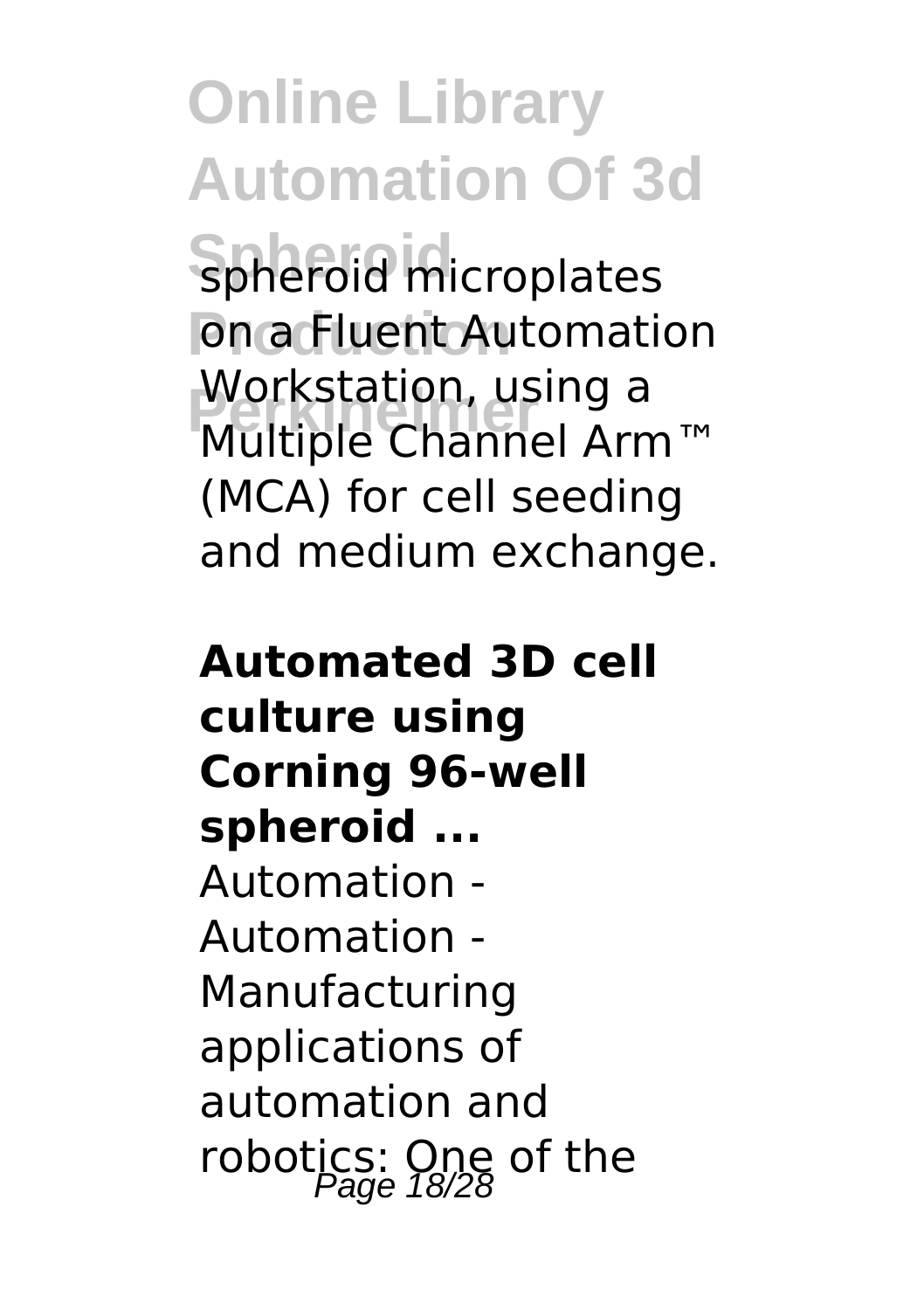**Online Library Automation Of 3d Spheroid** most important **Production** application areas for **automation technology**<br>is manufacturing To is manufacturing. To many people, automation means manufacturing automation. In this section, the types of automation are defined, and examples of automated systems used in manufacturing are described. Three types of automation in production can ...

Page 19/28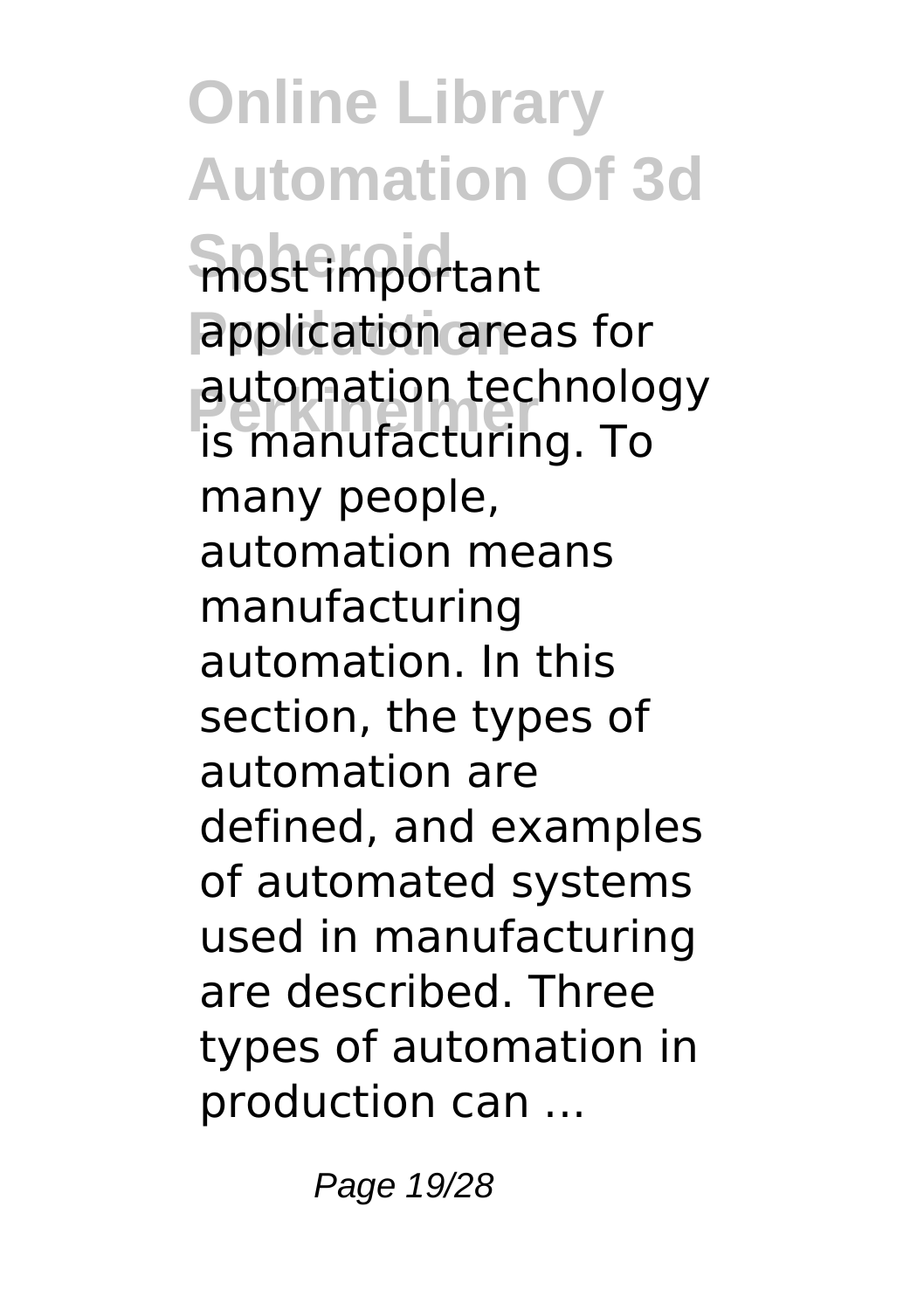**Online Library Automation Of 3d Spheroid Automation - Production Manufacturing applications of**<br>**automation** and **automation and ...** Many new platform technologies to generate 3D cultures are being developed with spheroid cultures being among the most advanced and popular methods. However, there are many technical challenges related to uniformity, handling, maintenance and the automation of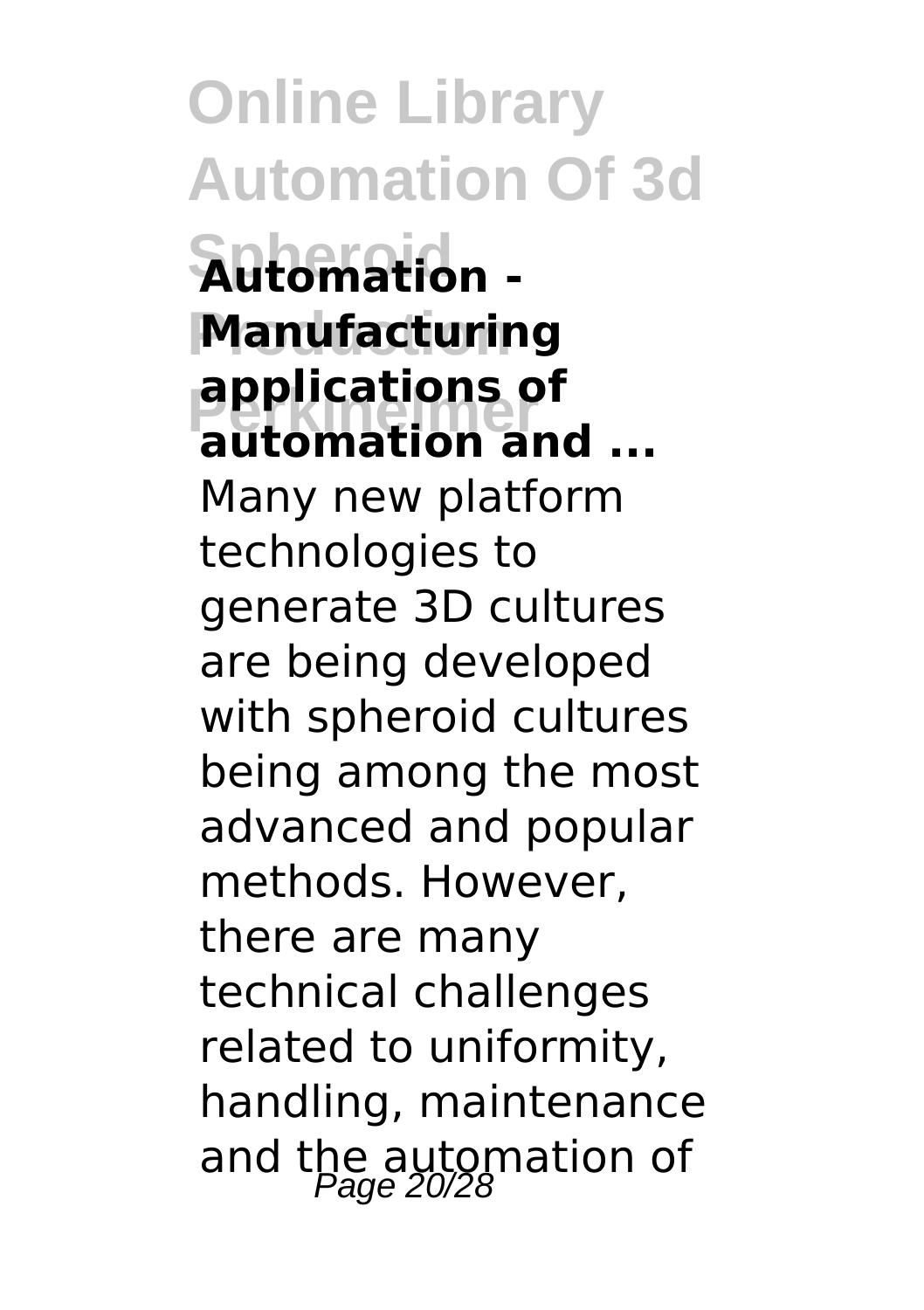**Online Library Automation Of 3d Spheroid** these spheroid cultures

that have hampered **Pheir widespread use in**<br>**HTS** and early stage HTS and early stage lead generation.

#### **The production of 3D tumor spheroids for cancer drug ...**

Automation plays an increasingly important role in the world economy and in daily experience.

Automation is the use of control systems and information<br>Page 21/28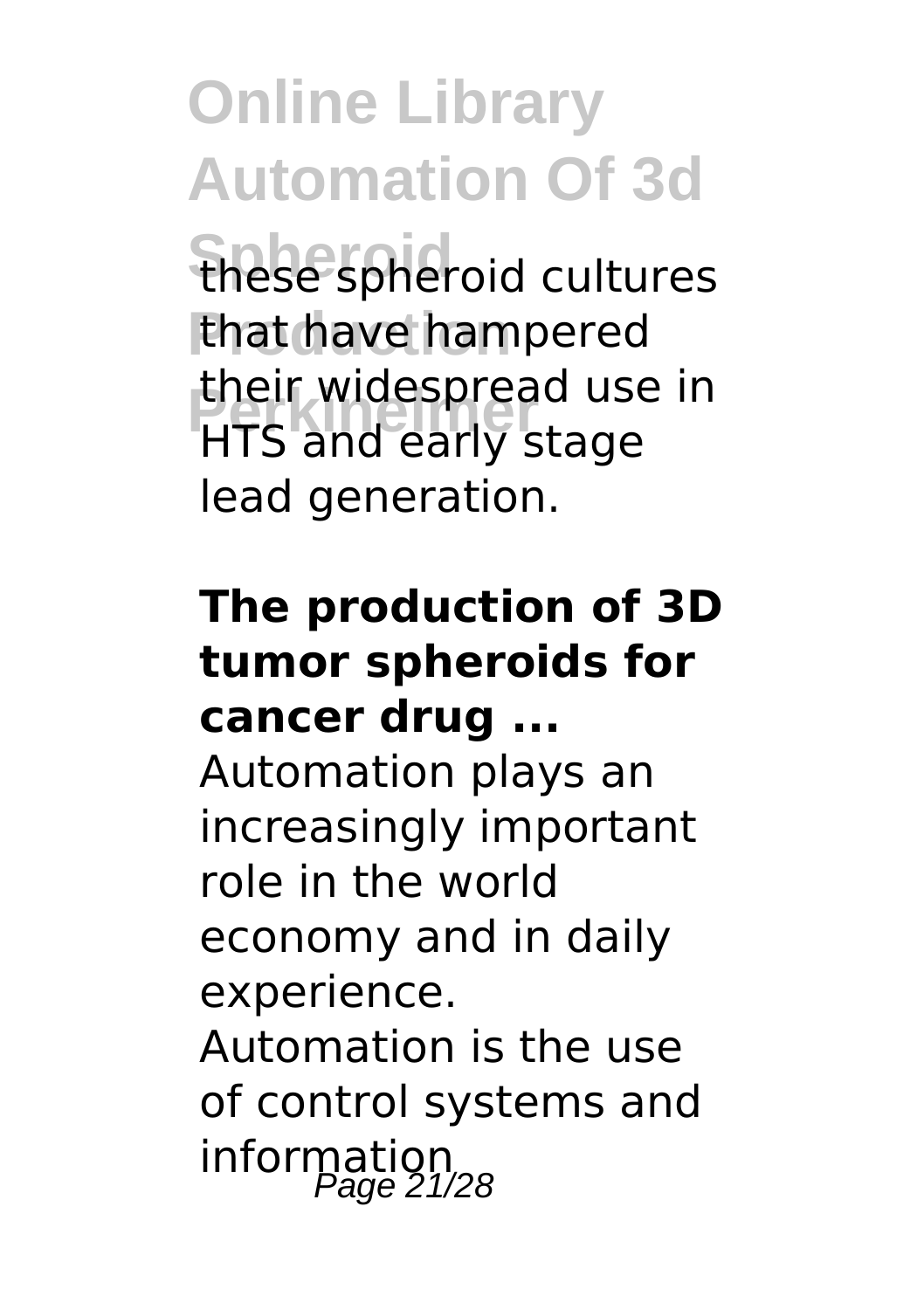**Online Library Automation Of 3d** technologies to reduce the need for human **Production**<br>There is and services. work in the production In the scope of industrialization, automation is a step beyond mechanization.

#### **UNIT 1 : INTRODUCTION TO AUTOMATION SYSTEM** Corning spheroid

microplates are automation friendly and make media and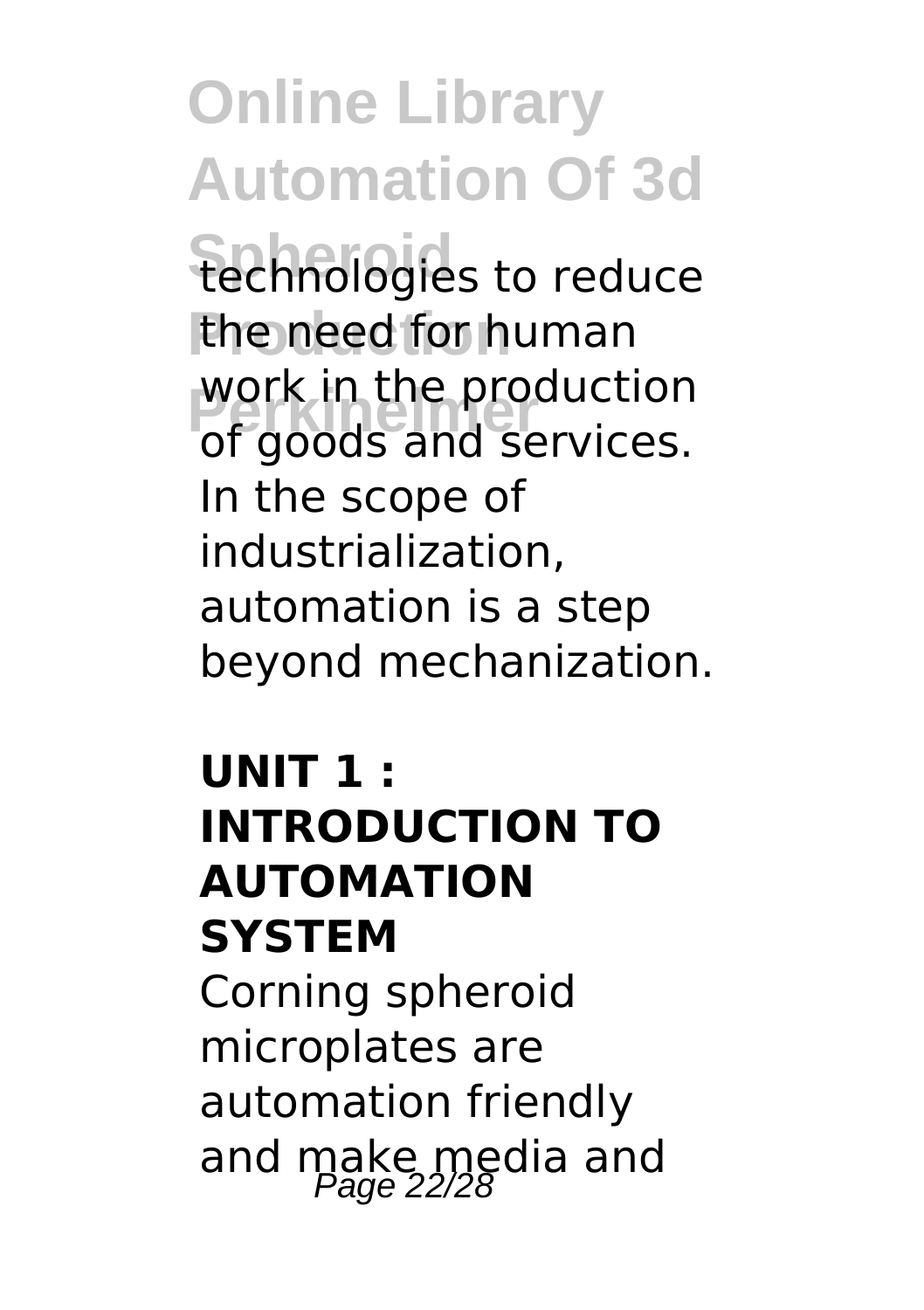**Online Library Automation Of 3d buffer** exchanges **easier to accomplish Perfective Line R**<br>Persian disturbing the without the risk of spheroid. For manual exchanges, we recommend careful...

#### **Considerations for 3D Spheroid Formation and Imaging** Automation provided the fine control

necessary to plate consistent hanging drops and avoid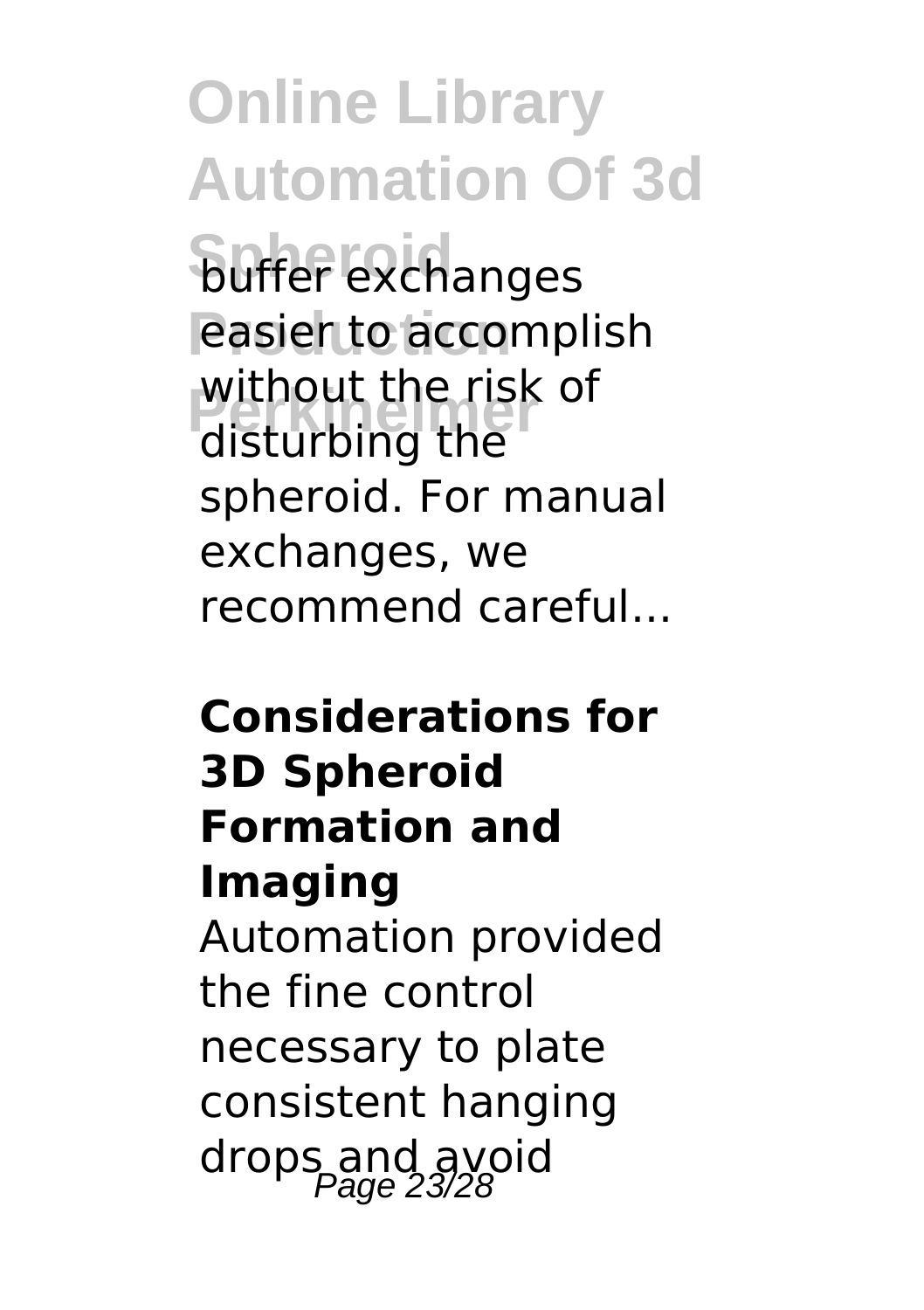**Online Library Automation Of 3d Spheroid** aspirating spheroids during media exchanges. We also developed an automated method to dissociate the spheroids for analysis by flow cytometry. Figure 1.

#### **Automation of 3D spheroid cultures in ultra-low attachment ...** Adoption of spheroids within high-content screening (HCS) has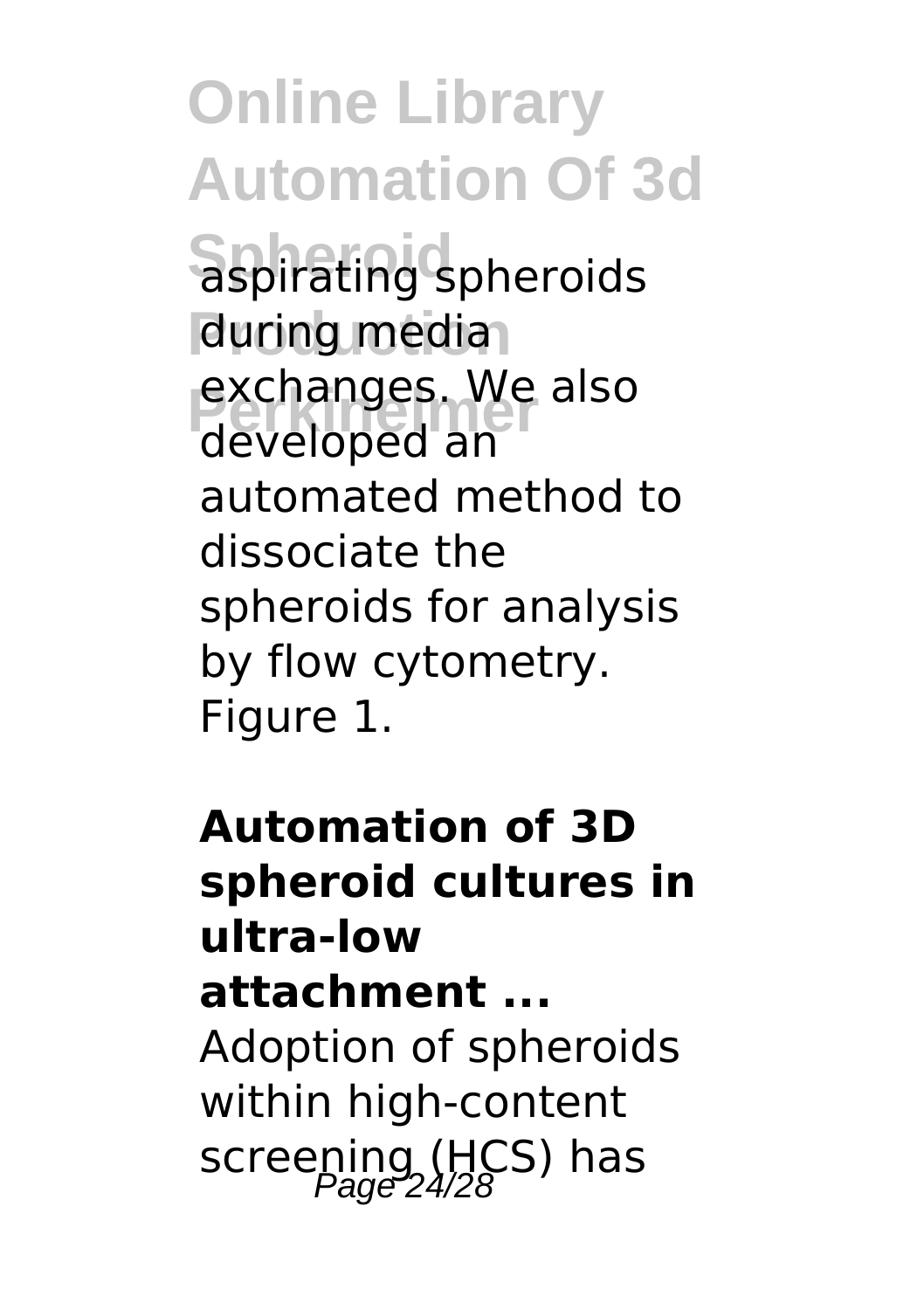**Online Library Automation Of 3d** lagged behind highthroughput screening **Perkinelmer** with running complex (HTS) due to issues assays on large threedimensional (3D) structures.To enable multiplexed imaging and analysis of spheroids, different cancer cell lines were grown in 3D on micropatterned 96-well plates with automated production of nine uniform spheroids per well.<br>Page 25/28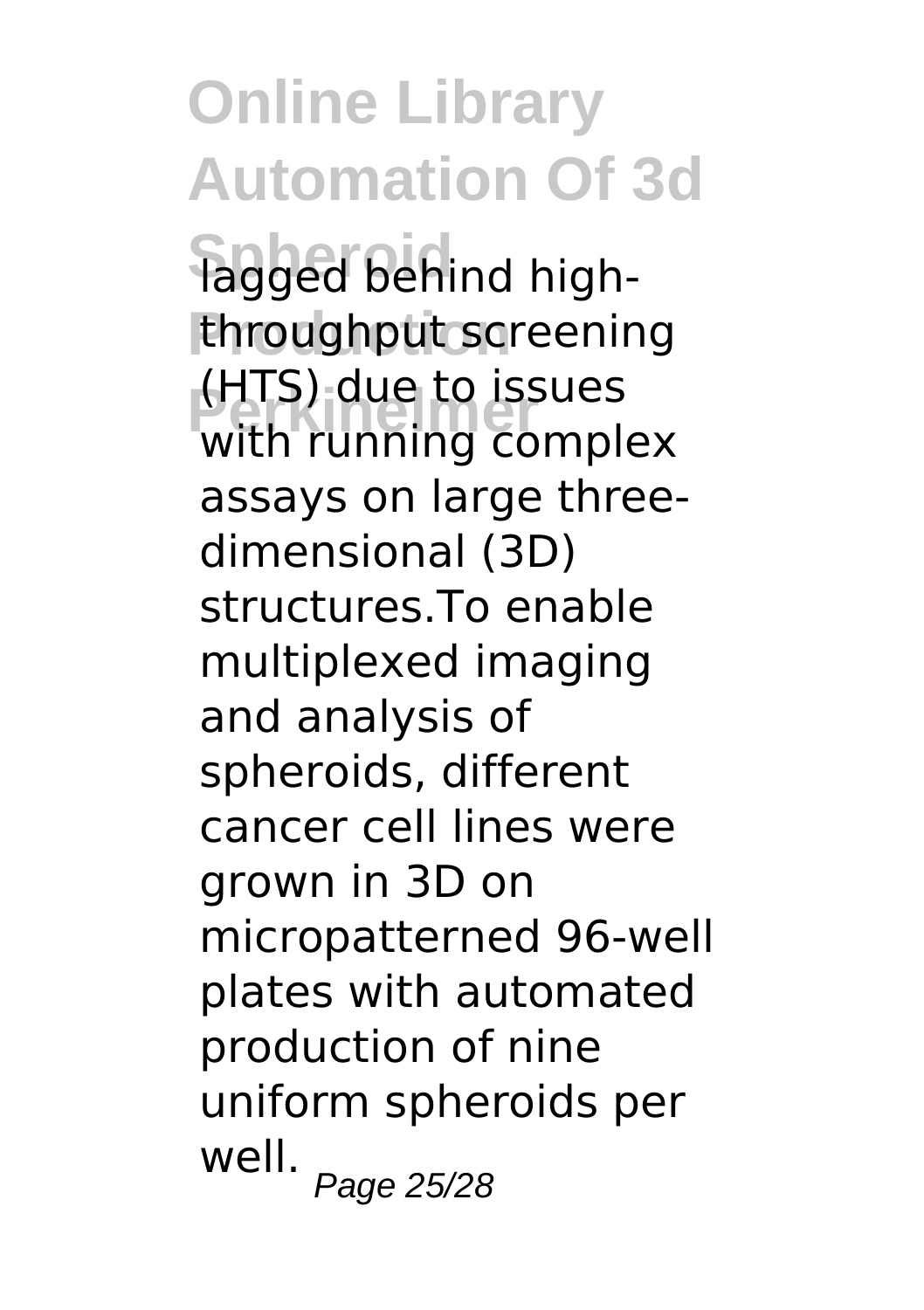**Online Library Automation Of 3d Spheroid**

## **Production Fully Automated Persual Productional 3D One-Step Production**

**Tumor ...** Production lines have been exposed as unable to scale, incapable of reconfiguring to build the things we need most, and often, unfit even to operate in an environment with limited access.

# **Why Automation Is**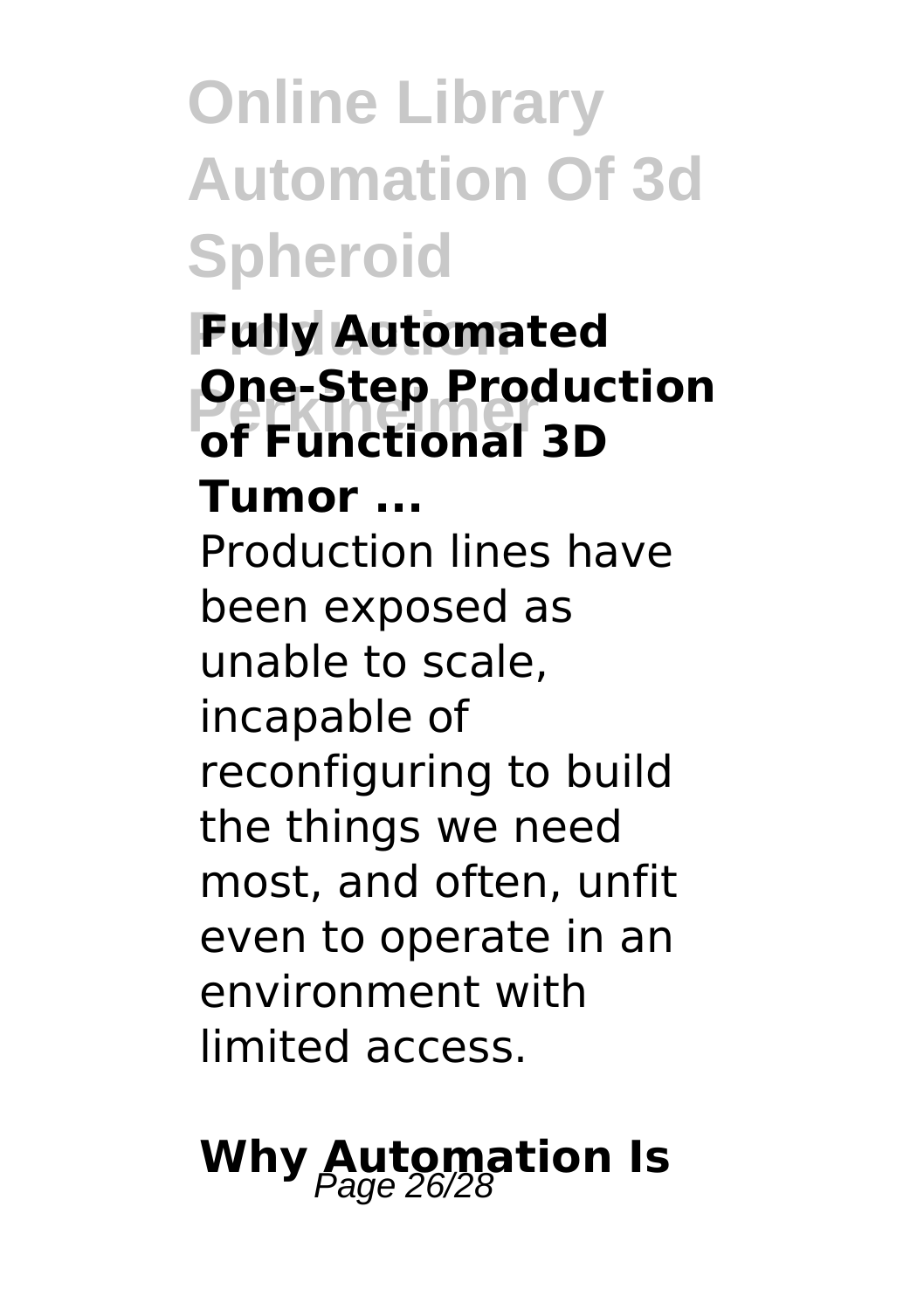**Online Library Automation Of 3d Spheroid Crucial To Production Manufacturing Resiliency**<br>Infrared cameras and **Resiliency** 3D sensors for industry "made in Germany". We have been supplying high-quality vision components and application solutions for more than 15 years. Our range of 3D sensors and infrared cameras provides reliable solutions for non-destructive testing, automation